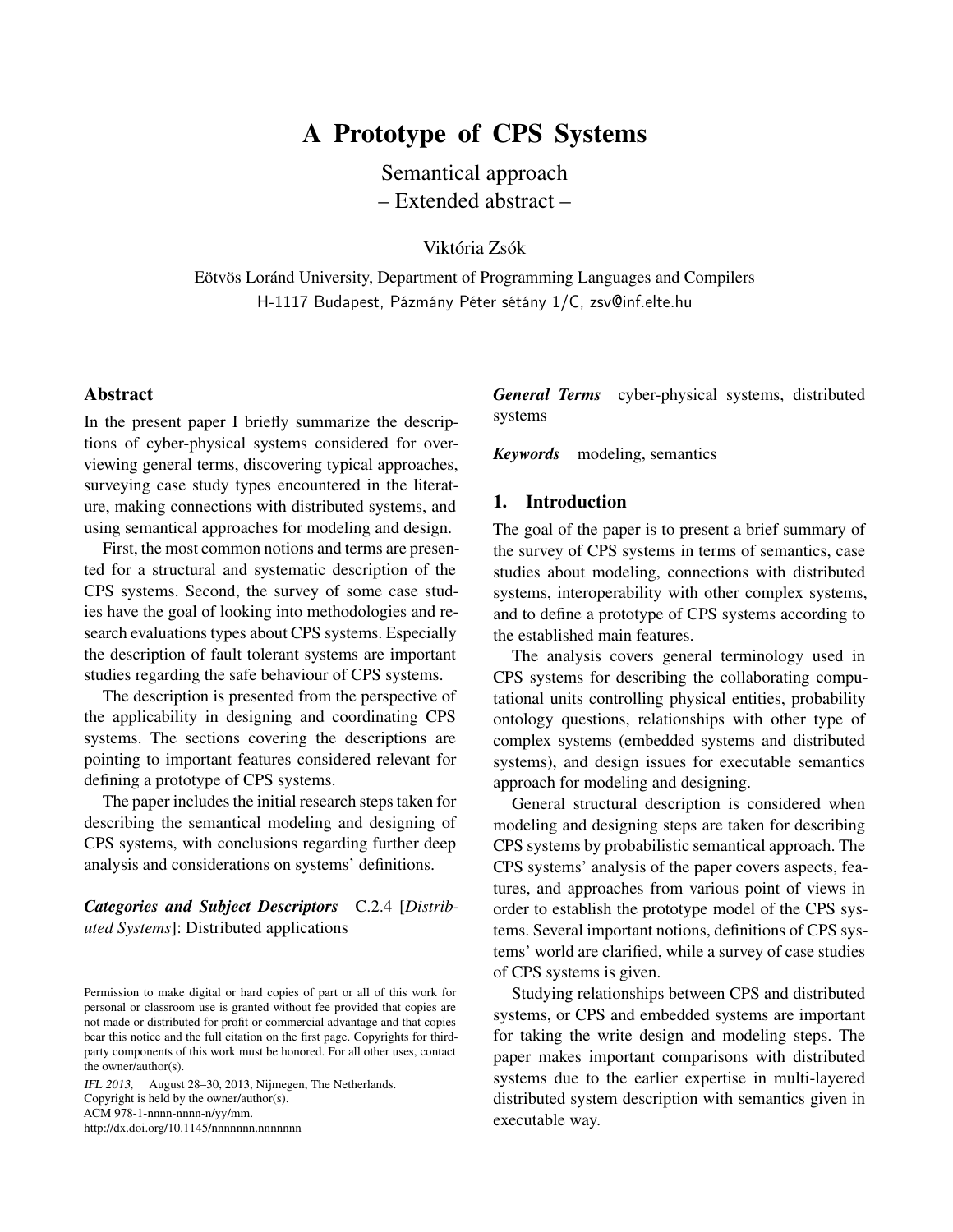In the CPS system design important questions of semantics of complex systems are addressed from probabilistic ontologies' viewpoints as well. Executable semantics application possibilities for CPS systems are considered.

The interoperating units, the CPS actors are identified in order to design and model a prototype of CPS systems using system descriptions and features a priori established. The semantical descriptions of complex CPS systems contributes to the establishment of a CPS prototype model.

# 2. General description of CPS systems

The term cyber-physical systems (CPS) was pointed by Helen Gill (at the National Science Foundation in the U.S.) to underline the integration of computation with physical processes. In CPS systems, as opposed to the general purpose software systems, the matter of time is a key element in order to execute a task in a welldefined critical period, where the correct functioning of the collaborating system units are essential. However, the most important feature of CPS systems is the intrinsic concurrent physical environment they appear in.

#### 2.1 Designing phases

Designing phases can be observed in concrete CPS system types. Embedded systems (see the introductory book [3]) play important role in the cyber-physical world with well-defined technologies.

The embedded computers or units are monitored and controlled by the physical processes inside a complex network. In CPS systems the key steps are in designing, modelling, analyzing and implementing in an iterative way, by refinement steps taken to adjust, coordinate and control the envisaged co-acting units. Modeling includes the dynamic behaviours, the continuous dynamics building and the establishments of actors. A number of properties to be studied involve causality, memorylessness, linearity, time invariance, and stability with a constant feedback control. Two aspects can be set in CPS systems: a discrete and a continuous one.

The actors are modeled by functions, the properties are encapsulated in states, while the changes are mapped to state transitions. Different type of state machines enable to model all the operations considered for classes of hybrid systems' transitions.

The compositionality of the models offers a vide range of topology constructions using the basic units

established. It can be distinguished side-by-side synchronous or asynchronous concurrent composition of actors, shared values concurrent composition, cascade and hierarchical compositions, or reactive models of actors. The structured and dynamic dataflow make the models controllable in various process models.

In case of embedded systems in CPS processors are playing the role of micro-controllers with a vide range of possible architectures, where I/O operations are used for signal processing using multitasking and scheduling algorithms. The analysis and verification of CPS systems at all level require invariants and temporal logic properties' study. Establishing equivalences and model refinement is part of the design phase. The simulation of real application provides reachability and model checking steps in modeling. Quantitative analysis and control flow simulation are also necessary for the verifications offered by feasibility simulations with bounds and limitations analysis when considering the fault tolerance of CPS systems.

## 2.2 Survey of some case studies

This subsection overviews some of the already made major case studies, in order to observe the conclusions and applicability of them in the own design.

Two cases studies of distributed cyber-physical systems (DCPS) are carried in [4]. DCSP computing systems are a collection of individual computers communicating with each other and interacting with their physical environment through sensors and actuators. Examples of such systems include: mobile robots or aerial vehicles used for rescue tasks, automated highway network systems, the electric grids or SmartGrids, management of computers for dynamic voltage and frequency scaling, wireless sensor networks and actors.

DCSP systems are tested for cyber, physical and communication failures. The fault-tolerance is achieved by synchronous update of all sensors and actors, and by self-stabilization algorithms. The failure detectors are reporting permanent failures (rupture of services(, distributed consensus failures (synchronization problems), intermittent failures (agent behaviour anomalies). Stabilizers regain the control of erroneous components and are transferring the workload to non-faulty components.

The distributed cellular traffic control case study analyzes the safety and progress properties, stabilizes the routing algorithm of the cells, and reconsiders the rout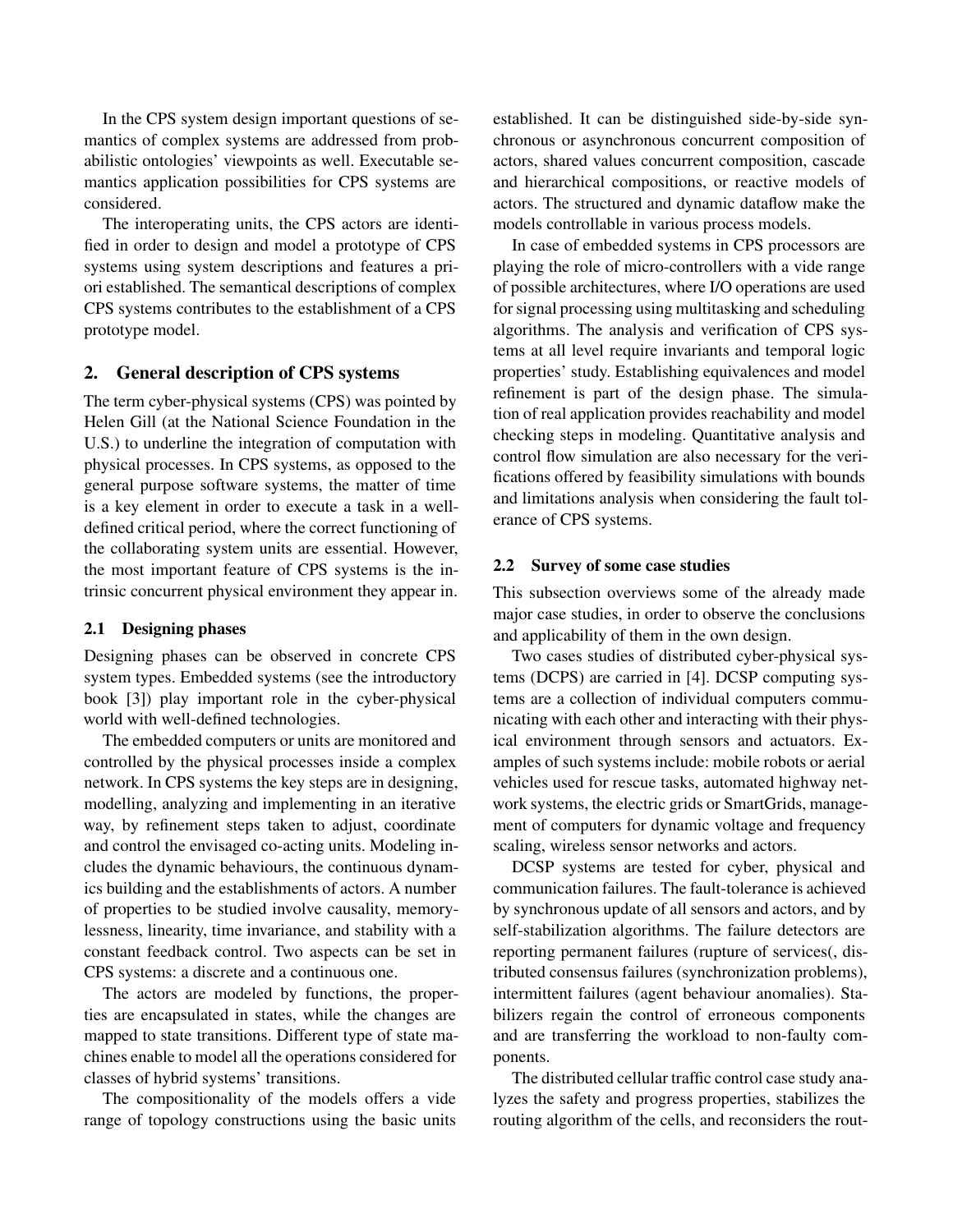ing algorithm towards the targets. The simulation of the self-stabilizing distributed traffic control protocol for the partitioned planes has each partition controlling the motion of all entities within that partition.

The algorithm guarantees the entities, that did not face crash failures of the software controlling a partition, are progressing to the target.

The second study is about safe flocking problem, where the agents maintain a minimum safe separation by avoiding collisions, form an equally spaced flock, and reach safely together a destination. It is applied especially in robotics.

The modeled DCPS combined with failure detector satisfy self-stabilization property. A reduced form of safety, when a single failure occurs, is simulated where a strong flock reaches a destination by failure-free execution without causing their neighbors to follow or diverge. The fault-tolerant DCPS is coordinated in a way that the collapse of the system is avoided.

# 3. Semantical approach of system descriptions

Several semantical approaches in describing the CPS systems' connected units are enumerated from probabilistic aspects. The probabilistic semantics descriptions are present in some very different topics. However, the experiences can be useful to be applied when modeling CPS systems as well.

First an overview of some literature paper will be given, considering papers describing the probabilistic approach for the semantics of various entities.

An interesting probabilistic semantic representation is given in [1], which introduces the notion of semantic network for representing semantic information. Such models can be used in topologies that are organized in bipartite graphs. The probability of information distribution is used over such graphs for semantic representation. The model can be used in case of CPS where probabilistic relationships between the information transferred on dataflows are varying on different contexts.

The semantic web services and semantic interoperabilities among web resources are considered in [2]. Shared repositories representation of knowledge in domains characterized by uncertainty enable service composition opportunities, and provide a semantic mapping under different probabilities. The probability has two roles: in the security and uncertainty of the availability of the information and in the probabilistic assess-

ment and request of the information on web services. Semantic web considerations opens analogies between the web services and the services of CPS system components.

The probabilistic approach is mostly present in fault tolerance analysis of system components. The semantics issues of CPS systems, evaluated according to the applicability of probabilistic semantics of some other fields, offers new ways of CPS systems' model and design, earlier being not covered in literature.

## 4. Modeling and describing systems

Modeling CPS systems are considered according to the application area envisaged, where the notions connected to CPS units are specified in terms of the domain where it is used. A complex prototype study and important properties are identified in [5].

The important design phases are identified as:

- *•* system definition
- *•* distributed parameters for coordinating, controlling, identifying, observing and following units
- *•* heterogeneous dynamics sensing with parameter estimations
- remote sensing policies and protocols
- *•* establishing control framework
- *•* parameter estimations and optimizations
- *•* optimizing dynamic sensors
- scaling and building fault-tolerances
- *•* communication topology building.

### Acknowledgments

The research was carried out as part-time work in the EITKIC 12-1-2012-0001 project, which is supported by the Hungarian Government, managed by the National Development Agency, financed by the Research and Technology Innovation Fund and was performed in cooperation with the EIT ICT Labs Budapest Associate Partner Group (www.ictlabs.elte.hu).